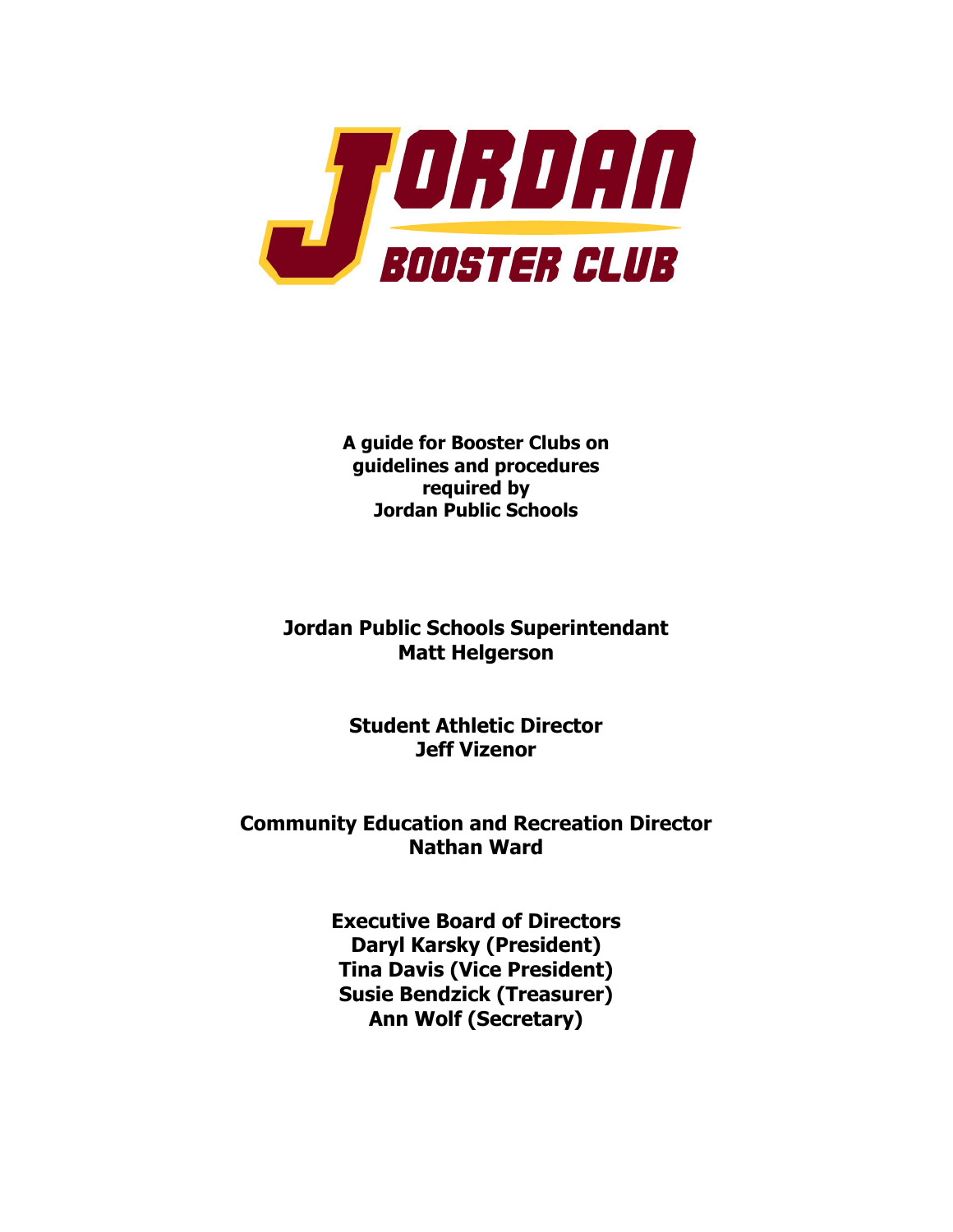### **Purpose and Function of Booster Clubs**

A booster club is defined as "an organization that is formed to **help support the efforts of a sports team or organization**. Support is shown in many ways, including but not limited to volunteering time, raising money, and contributing funds to better enhance the team or organization's performance."

Another definition is "**a booster club provides enthusiastic support of a team or organization**." This type of support is much like emotional or psychological parental support, but is given in a collective manner. Booster clubs play a key role in supporting Jordan Activities in many ways, and we are very thankful for the positive contributions booster clubs provide to school programs.

Booster clubs may raise money by printing promotional items like team schedules, programs, and yearbooks. Booster clubs can financially support the program by providing additional funding for coaches, staff, and event workers. They can organize team events, such as pre- or post-game dinners or social events during the season. Booster clubs may perform, meet, or organize in any way, in accordance with the above stated definition, **that supports or 'boosts**' the program they are formed to support.

It is the charge of the Jordan Activities Office and the administration at Jordan High School to ensure that booster clubs operate within their defined parameters.

## **Conflict**

Please promote the below process when conflict occurs:

#### **Step 1: Initial process**

1) The student-athlete and the coach will meet to discuss the issue.

2) The parent/student should schedule a meeting with the coach within one week of incident. Meetings must be at a time convenient to both parties. Student must attend.

3) If the parent wishes to meet the Activities Director, they will complete a step 3 appeal form. The coach will complete a written summary of the meeting within 10 school days of the parent meeting and turn into the AD. For further policy steps, go to **www.jordan.k12.mn.us**

#### **Other key points:**

- It is inappropriate to approach a coach prior to or at the conclusion of a game or practice unless the meeting has been previously agreed upon.

- Playing time is determined solely by the coach; discussion should focus only on how your son or daughter can improve his or her skills as an athlete.

- Calls should be directed to a school phone only.

- If emotions rise to an unreasonable level during the meeting, it will be concluded immediately and rescheduled.

## **Getting Started (required)**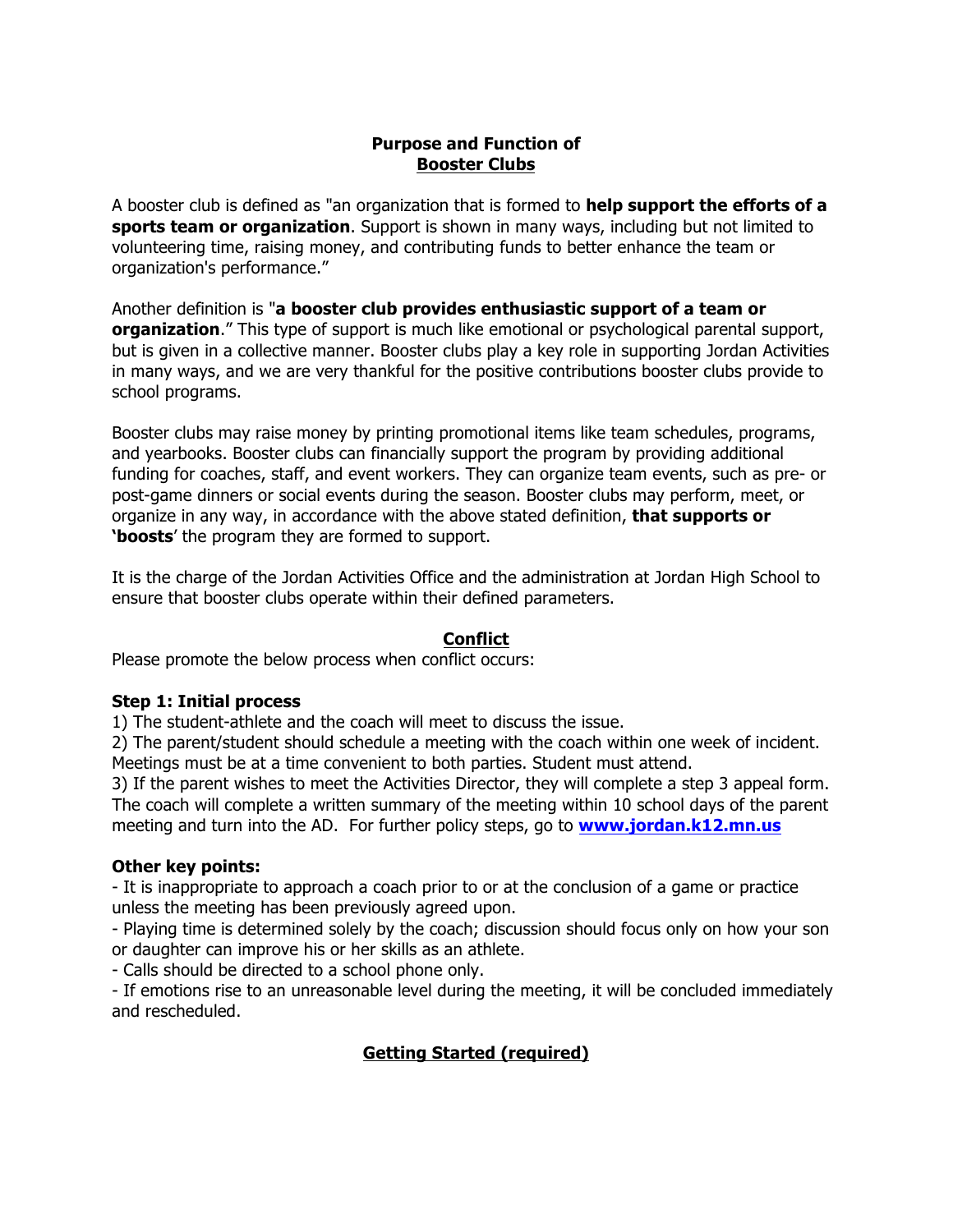1) Each Booster Club should have elected or appointed officers. (President, a Treasurer, and a Secretary)

2) Prior to the 1st practice of each season, each booster club President must inform the principal and AD with the names and contact information (address, phone and e-mail) of each club officer.

3) Booster Club meetings should follow a set agenda each meeting (Welcome/Minutes from past meeting/Treasurer Report/Old Business/New Business)

## 4) **All the areas discussed in this brochure are required and mandatory**

## **Legal Compliance for B.C.'s**

a. Each Club will remain in good standing with State and Federal Laws to be recognized as a "Booster Club" by the district.

b. To remain in good standing each Club should do the following:

i. Obtain a Federal Taxpayer Identification number, a State Employer's ID number and if appropriate, a State Seller's Permit Number (Sales Tax).

ii. Clubs are generally considered non-profit organizations and will fundraise within the State of Minnesota. To comply with applicable charitable laws, the Club will need to:

1. Become Incorporated in the State of Minnesota (develop bylaws and articles of incorporation and follow requirements for operating as such) as a nonprofit corporation

2. Register with the State Attorney General's Office as a charitable organization.

3. Request recognition from the IRS as an exempt organization by filing Form 1023.

4. Annually file a form 990 or "post card" filing as applicable with the IRS and annually file Charitable Organization Annual Report with the Minnesota Attorney General's office.

a. May also be required to file a Minnesota M4NP – depending on income and revenue sources – see a tax professional

iii. Clubs not set up as non-profits will need to demonstrate to the district that they are complying with applicable laws pertaining to reporting of revenue and expenditures as a for profit corporation, partnership or individual.

iv. Provide the district (Principal /AD) with a copy of the appropriate annual tax/ reporting returns filed with the appropriate Federal and State agencies.

# **Finances**

1) Treasurer report should contain all transactions that took place prior to the meeting.

2) Finance of each booster club should be open to 100% of all members

3) At no time should a paid coach have check writing authority

4) It is mandatory that **two people** should be involved in the authorization and signing of any check

5) All purchases must go through the school district (see purchasing section)

6) At least two members should tabulate all funds collected

7) District 717 has the right to request tax statements, receipts, expenditures, and balances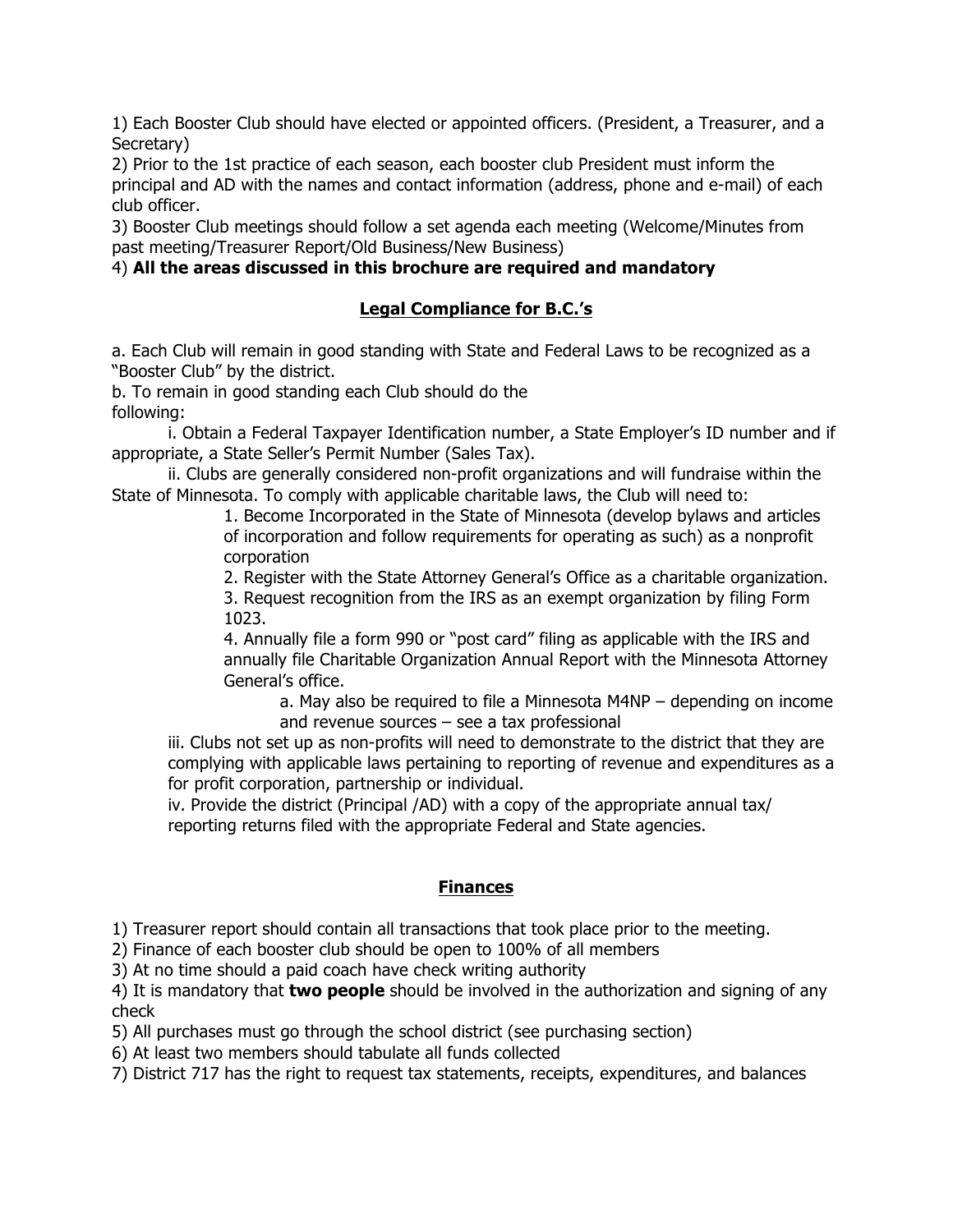# **Purchasing**

Booster clubs wishing to purchase athletic equipment for their teams must go through the head coach and the athletic department for approval. **Boosters clubs should not purchase equipment independently**. When equipment is purchased, from donated funds, it becomes the property of the school district.

After the head coach and the activities director have approved an equipment request, the booster club should donate the funds to the athletic department, specifying its purpose. The athletic office will then complete a purchase order to initiate the order. All equipment and supplies must be shipped to a school district address.

Booster clubs should not order materials directly or have materials shipped to a home.

If a booster club is funding a coaching position, the funds must again be donated to the district prior to the start of the season, all coaches must complete new hire paper work. Call Jeff Vizenor at 952-492-4400 to schedule an appointment. At the end of the season the athletic office will use the booster club funds to pay the coach.

The athletic department cannot give out the school district tax-exempt number. Sponsors making donations must follow the above process for purchasing equipment.

#### **Billing to Booster Clubs**

All transportation, fees, and equipment purchases must be approved by the head coach and the Activities Director.

The activities department will bill booster clubs for any bus transportation that exceeds the district budget.

The activities department will bill booster clubs for any fees for tournaments or games that exceed the given district budget. The district may bill booster club for supplies/equipment that exceeds the district budget. All donations must be turned into the Activities Office prior to ordering.

#### **Actions Booster Clubs SHOULD:**

- Volunteer time and raise money.
- Contribute funds to better enhance the team or

organization's performance.

- Print promotional items like team schedules, programs, and yearbooks (subject to approval by the head coach/AD)

- Financially support the program by providing additional funding for coaches, staff, and event workers.

- Organize team events, such team meals.
- Listen and work closely with the head coach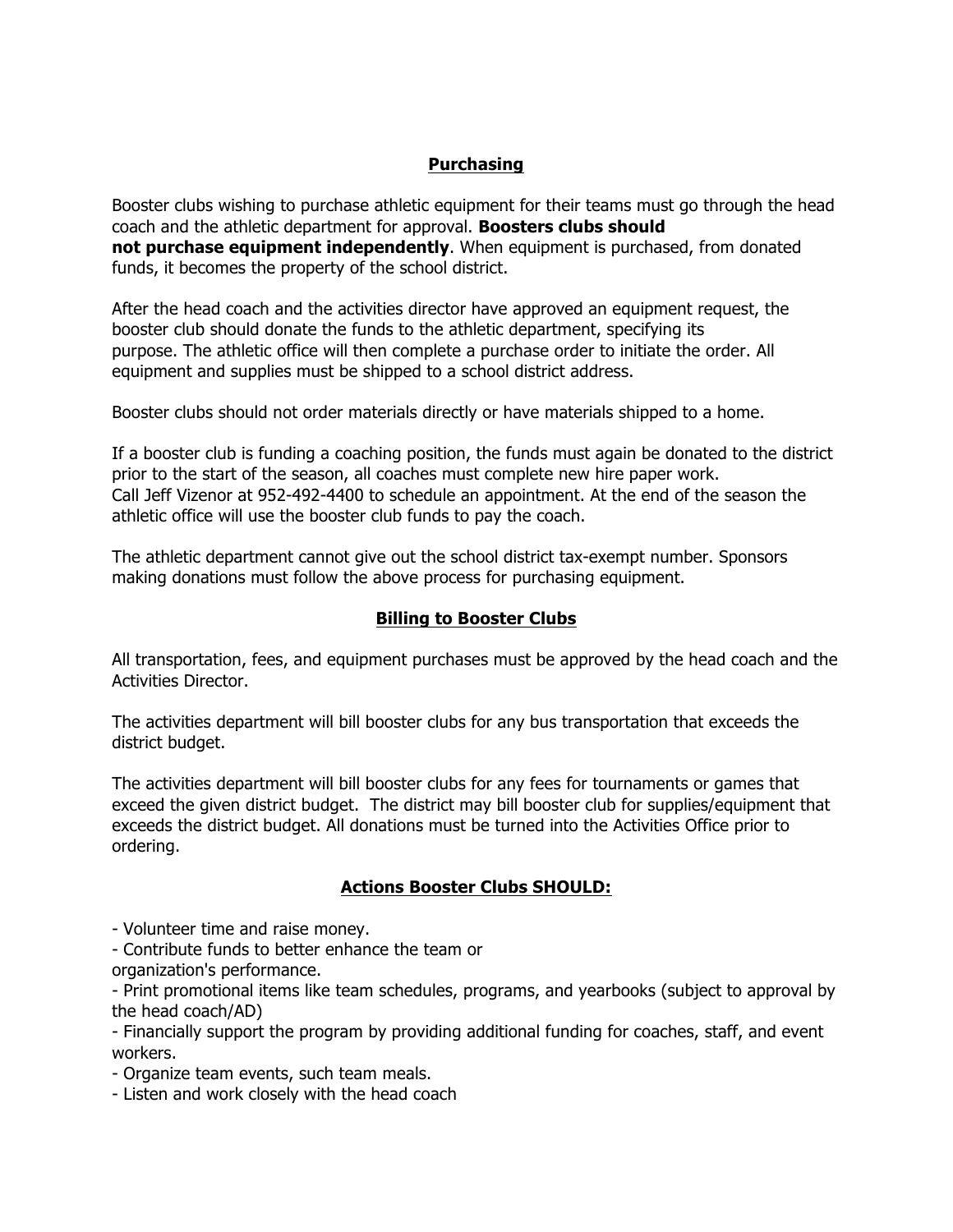- Discuss as official business any item that meets the definition or function of a booster club as outlined on the previous page.

## **Actions Booster Clubs SHOULD NOT:**

- Openly discuss or perform a performance review of the head coach or coaching staff.

- Review the performance of a coach funded by the booster club; staff evaluations are solely the responsibility of the school district.

- Openly discuss playing time issues.

- Ransom funding of the program in order to control the hiring or firing of the head coach or staff member.

- Offer up a petition by booster club members to hire/fire a coach.

- Plan, organize, or attempt to implement an off-season training program without direction or consent from the head coach.

- Discuss as official business any item that does not meet the definition and function of a booster club as outlined on the previous page.

#### **Banquets**

- The head coach is responsible for all facets of the end-of season awards banquet. The head coach may delegate these responsibilities to the booster club; however, the program and the agenda must be approved by the head coach.

- The awards given out at the banquet are the sole responsibility of the head coach.

- There should be no open bar for adults, and parents should refrain from using alcohol at banquets.

- To avoid conflict, banquets should not be held on Wednesday evenings or before 12:00 p.m. on Sundays.

#### **Advertising**

- The Jordan Athletics and Activity office **must approve** all advertisements in printed programs for Jordan events. Please email or fax a copy of your ads for approval prior to printing \_\_\_\_\_\_\_\_\_\_\_\_\_\_\_\_\_\_\_\_\_\_\_\_TBD\_\_\_\_\_\_\_\_\_\_\_\_\_\_\_\_\_\_\_\_\_\_\_\_\_\_\_\_\_\_\_\_\_\_\_\_\_\_\_\_

- The Jordan Athletics and Activity office reserves the right to pull programs that have not been approved or not consistent with district values

#### **Fundraisers**

- Fundraising is a necessary part of high school athletics today. We are very thankful for the efforts of parents and booster clubs

- Be aware that membership on a team and/or playing time is not affected in any way by the amount of money raised by a participant

- Booster club dues and other fees should be refunded to students who are cut from the team.

## **Captains Practices**

- No coaches -- paid or volunteer -- supervise captains practices.

- Captains practices may be scheduled up to two weeks before the start of the season by calling Building Reservations at \_\_\_\_\_\_\_\_TBD\_\_\_\_\_\_\_\_\_\_